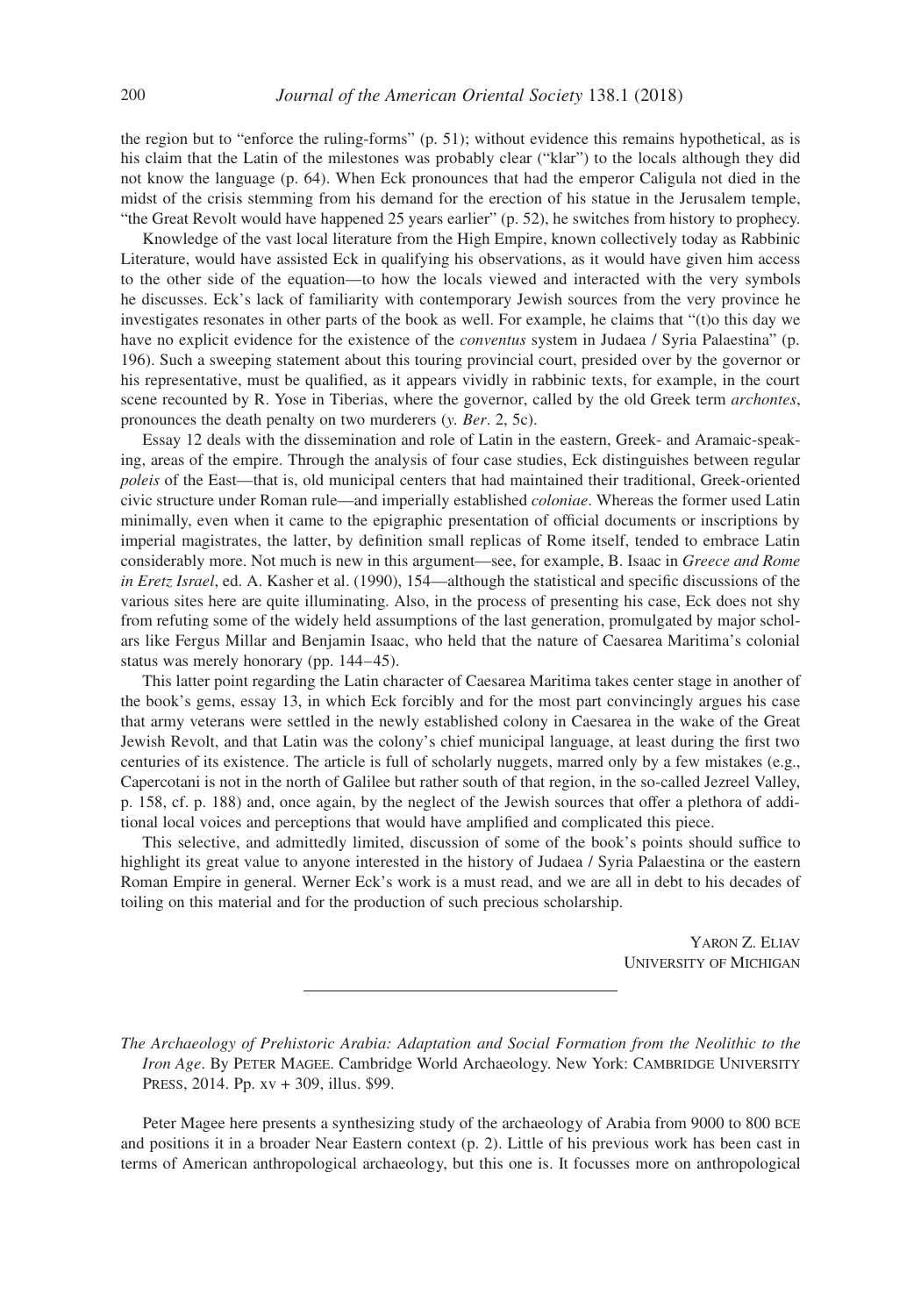issues than antiquarian ones. Magee concentrates on the earlier periods, as opposed to his many Iron Age studies.

This book has an inexpensive binding but is printed in good quality. The maps are well drawn and have good contrast; some photos do not (e.g., figs. 2.17, 3.4, 3.16) or say little about the object (figs. 2.9, 8.5). The many maps relate uncomfortably to the text. Individual images do not characterize their periods as well as comparisons do. The images derive from a variety of sources. The drawings range from simple to good. Some are unattractive (e.g., figs. 6.17, 6.20, 6.25) or otherwise problematic (e.g., fig. 8.4 has no topographic data or context).

Ten chapters begin with a history of research beginning with Carsten Niebuhr and its effect on present-day archaeology. Current thought on research on "statehood" focusses on key sites such as Uruk/Warka. In chapter 1, Magee describes how the inhabitants of Arabia experienced economic and social change and contrasts the two adaptations (p. 11). Magee names two "important syntheses of the archaeology from c. 800 BC onwards" (p. 13), which he does not want to duplicate. However, one of these deals solely with the Yemen (Breton 2000) and the second (Hoyland 2003) is a fine book on Arabs and Arabia, philologically based with a thirty-page chapter on art and archaeology. These are not archaeological books on Arabia *per se* as a whole, as suggested.

Magee writes a detailed account in chapter 2 of ecological and environmental diversity in Arabia, the basis for further chapters. He divides Arabia into southeastern, western, and northeastern parts. For whatever reason, he has included Oman in the section "Western Arabia" (pp. 26–27). Although most writers understand the Nejd as a part of Saudi Arabia (maps; figs. 2.16, 3.3, 5.13), in reality it extends southward through the Yemen.

Magee's treatment of the key parameter climate as it develops is thorough, the basis for what follows.

New and thorough is Magee's treatment of the formation of Arabian society 7000–3000— the transition from Palaeolithic to Neolithic, which synthesizes disparate literature. The discussion also updates coverage of the Ubaid and Arabic Neolithic. Equally useful is Magee's synthesis of the dark late fifth and fourth millennia, for which much of the research is not readily available.

Magee's research has centered on the United Arab Emirates (UAE), which is apparent in his discussions of Eastern Arabia from 3000 to 2000 bce (chapter 4). He details present understanding of the Hafit (3000–2500) and Umm an-Nar Periods (2500–2000), frequent subjects of discussion. Missing, however, are mention of reports on the key published tower tomb sites of al-Ayn and Shir (Yule and Weisgerber 1998), arguably important for Magee's discussion of the transition to the Umm an-Nar Period (p. 96). Publications on the Hafit Period copper production in Oman are not mentioned (Yule and Weisgerber 1996: 141). The discussion of the voluminous Umm an-Nar trade is a perfect platform to consider aspects such as social cohesion, for the archaeology, texts, and social theory interact in an interesting way. Magee is particularly well read on this topic.

The account of the new field of Bronze Age archaeology in Western Arabia (chapter 5) has been developed from disparate field reports and provides a new overview of the sites ranging from the southern Yemen to Tayma in the northwest.

Eastern Arabia from 2000 to 1300 is known to us from disparate sources in different Arab countries. Magee reaffirms the new division between the Wadi Suq (2000–1500) and the Late Bronze Age (1500–1300), the latter based largely on the UAE site of Shimal. We know that the situation of Bahrain and Failaka differs from that of eastern Saudi Arabia, Qatar, the UAE, and Oman. Dilmun has numerous textual and archaeological links to Mesopotamia. Specialists seem to agree that the paucity of the Wadi Suq sites suggests a reversion to a nomadic lifestyle (p. 187).

Magee dates the rare and bronze-laden graves of al-Wasit W1 and Nizwa N1985 to the Late Bronze Age (p. 190). Bronze arrowheads were not introduced during the Late Bronze Age, as Magee would have us believe (cf. p. 192, fig. 6.25). They derive from contexts prior to this, e.g., Wadi Suq contexts in Ghalilah, Asimah, Shimal Sh1, and earlier (Yule 2001: I, 107–8).

Numerous serious discussions have been written regarding the human-animal symbiosis in Arabia (see chapter 7). Of great importance is the discussion of the domestication of the camel, the ship of the desert. Texts, archaeozoological data, and Magee's own archaeological research in the UAE are